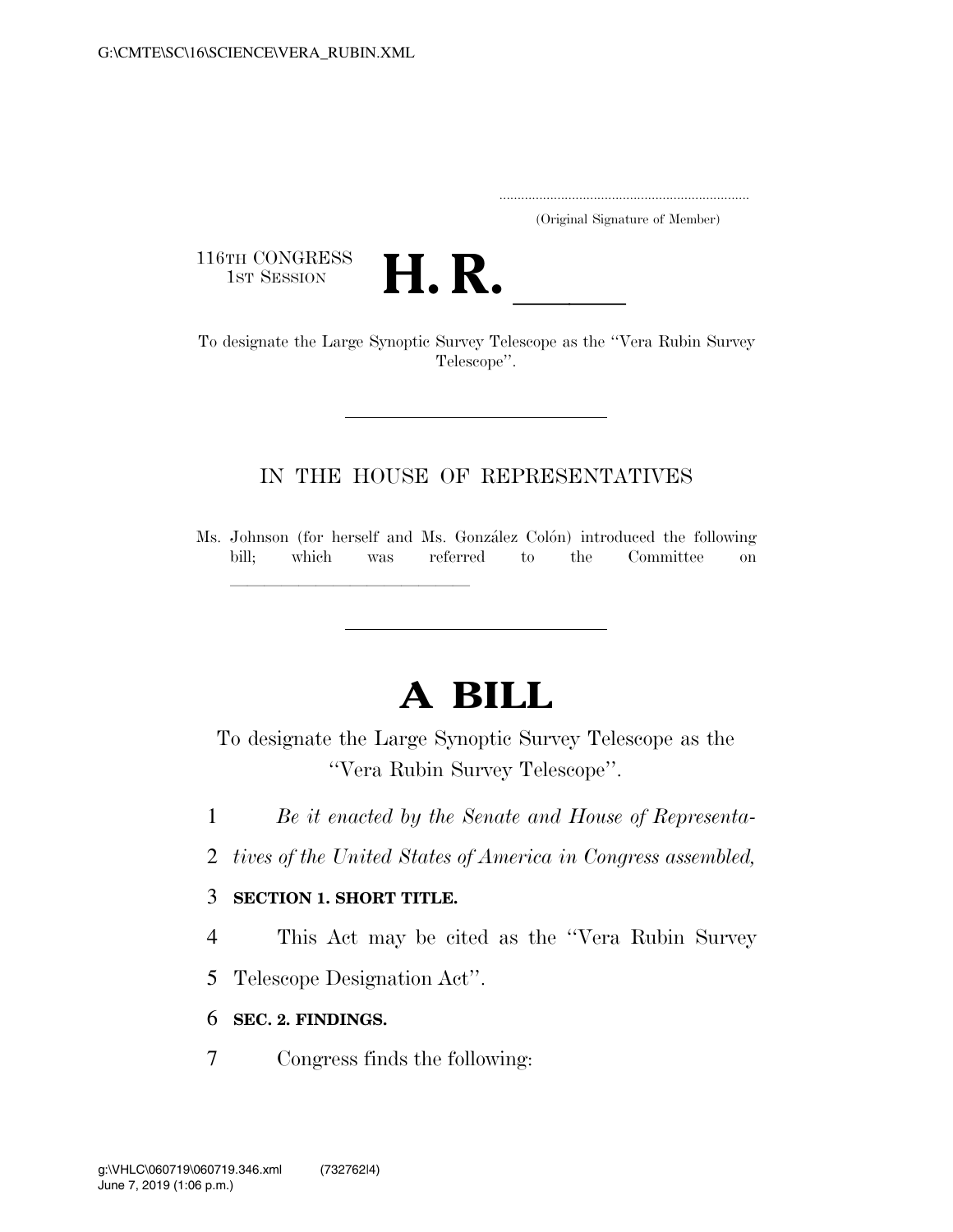| $\mathbf{1}$   | $(1)$ Dr. Vera Rubin was born July 23, 1928, to        |
|----------------|--------------------------------------------------------|
| $\overline{2}$ | Philip and Rose Applebaum Cooper.                      |
| 3              | (2) Dr. Rubin pursued her graduate studies at          |
| 4              | Cornell University and Georgetown University, earn-    |
| 5              | ing her Ph.D. in Physics in 1954.                      |
| 6              | $(3)$ Dr. Rubin's Ph.D. thesis on galaxy motions       |
| 7              | provided supporting evidence that galaxies are not     |
| 8              | uniformly distributed, but exist in clusters.          |
| 9              | (4) Dr. Rubin continued to study the motions           |
| 10             | of galaxies, first as research associate and assistant |
| 11             | professor at Georgetown University, and then as a      |
| 12             | member of the staff at the Carnegie Institution of     |
| 13             | Washington Department of Terrestrial Magnetism.        |
| 14             | (5) Dr. Rubin faced barriers throughout her ca-        |
| 15             | reer because of her gender.                            |
| 16             | (6) For instance, one of the world's leading as-       |
| 17             | tronomy facilities at the time, the Palomar Observ-    |
| 18             | atory, did not permit women. Dr. Rubin persisted       |
| 19             | and was finally allowed to observe at Palomar in       |
| <b>20</b>      | 1965, the first woman officially allowed to do so.     |
| 21             | (7) In 1970, Dr. Rubin published measure-              |
| 22             | ments of the Andromeda galaxy showing stars and        |
| 23             | gas orbiting the galaxy's center too fast to be ex-    |
| 24             | plained by the amount of mass associated with the      |
| 25             | light output of the stars.                             |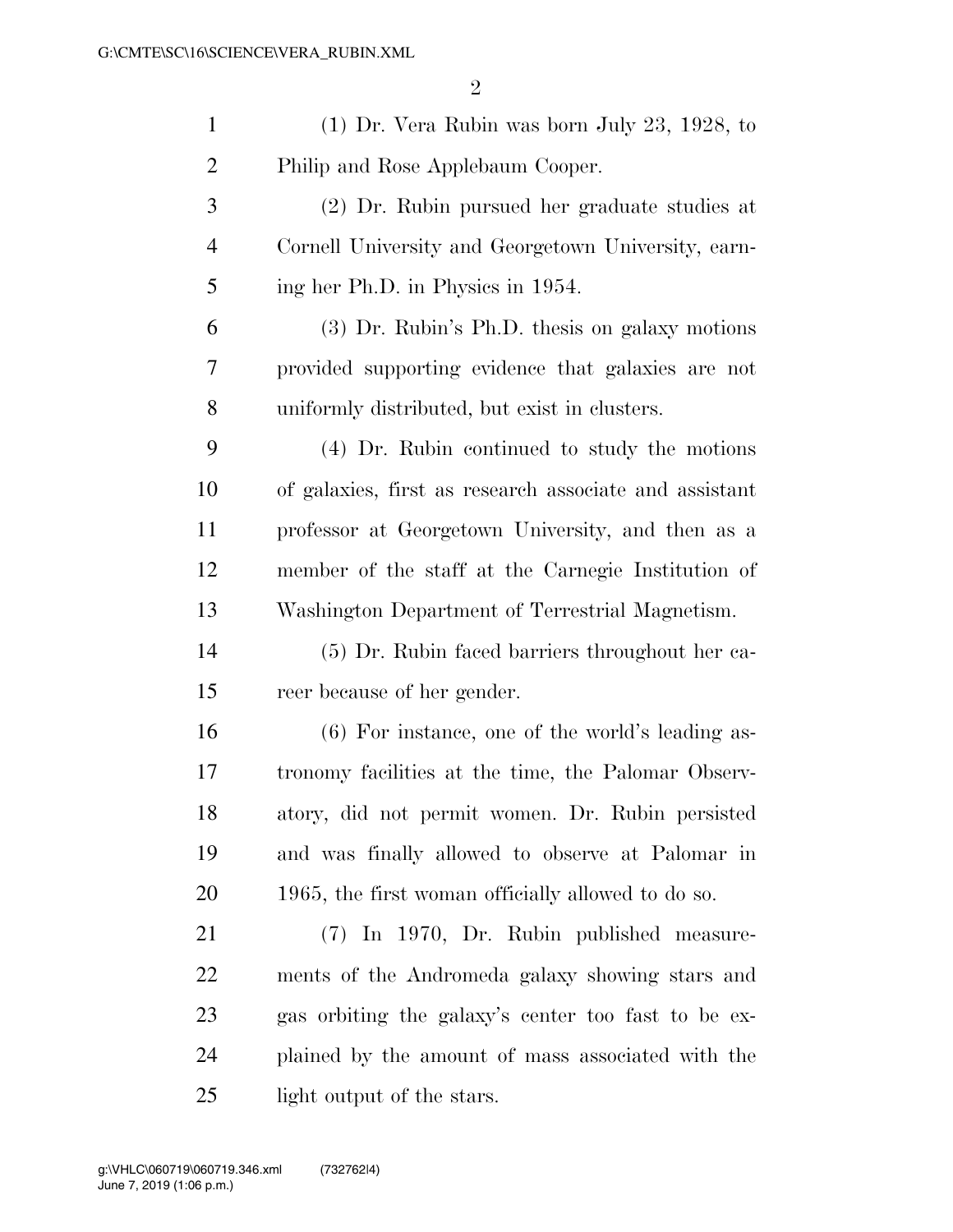(8) In the years that followed, Dr. Rubin and her collaborators used their observations, in conjunc- tion with the work by earlier astronomers on the ro- tation of stars in spiral galaxies, to provide some of the best evidence for the existence of dark matter. (9) This work contributed to a major shift in the conventional view of the universe, from one dominated by ordinary matter such as what pro- duces the light of stars, to one dominated by dark matter. (10) Dr. Rubin was elected to the National Academy of Sciences in 1981, the second woman as- tronomer to be so honored. (11) Dr. Rubin was awarded the President's National Medal of Science in 1993 ''for her pio- neering research programs in observational cos- mology which demonstrated that much of the matter in the universe is dark, and for significant contribu- tions to the realization that the universe is more complex and more mysterious than had been imag- ined''. (12) Dr. Rubin was an outspoken advocate for the equal treatment and representation of women in

science, and she served as a mentor, supporter, and